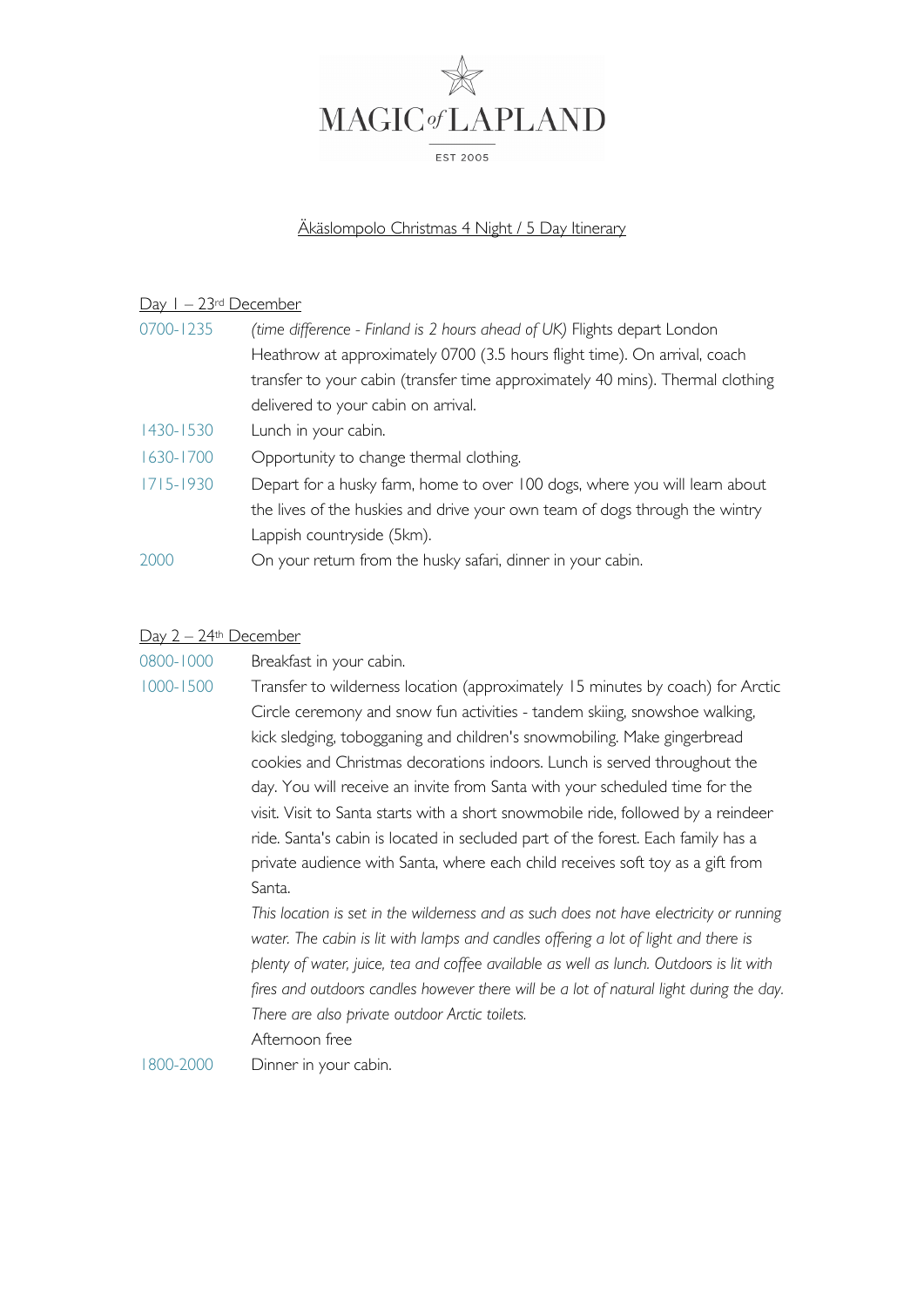

## Day 3 – 25th December

| 0800-1000     | Breakfast in your cabin.                                                        |
|---------------|---------------------------------------------------------------------------------|
| 1000          | Snowmobile safari through the unspoilt Lappish wilderness. After receiving      |
|               | driving instructions, safety equipment and advice you set off for a wilderness  |
|               | snowmobile safari. Two adults share snowmobile and children (and those who      |
|               | do not wish to drive) are pulled in a sleigh behind the guides' snowmobiles.    |
|               | The safari is 25km with a stop halfway in the forest for warm drinks and snack. |
|               | As there are two adults per snowmobile, drivers can swap after the stop.        |
| $1230 - 1400$ | Lunch in your cabin.                                                            |
|               | Afternoon free                                                                  |
| 1700-1930     | Dinner in your cabin.                                                           |
|               |                                                                                 |

## Day 4 - 26th December

| 0800-0930     | Breakfast in your cabin.                                                     |
|---------------|------------------------------------------------------------------------------|
| 0930-1230     | Transfer to Hyyverova for 3km reindeer safari through the snow covered pine  |
|               | forest. Reindeer herder tells you about his life and answers questions about |
|               | reindeer. Tea, coffee and hot berry juice served in kota.                    |
| $1230 - 1400$ | Lunch in your cabin.                                                         |
|               | Afternoon free                                                               |
| 1800-2000     | Dinner in your cabin.                                                        |

# Day 5 – 27th December

| 0800-1000     | Breakfast in your cabin.                                                    |
|---------------|-----------------------------------------------------------------------------|
|               | Morning free.                                                               |
| 1000          | Check-out.                                                                  |
| $1000 - 1245$ | Ice-Fishing at Lake Luosu                                                   |
| $1245 - 1430$ | Lunch in Poro restaurant.                                                   |
|               | Luggage will be stored on the coach during lunch and whilst you are on your |
|               | safari, you can retrieve it at any point.                                   |
| 1430          | Transfer to Kittilä airport (approximately 40 mins).                        |
| 1700          | Return flight to UK.                                                        |
| 1830          | Arrive UK.                                                                  |
|               |                                                                             |